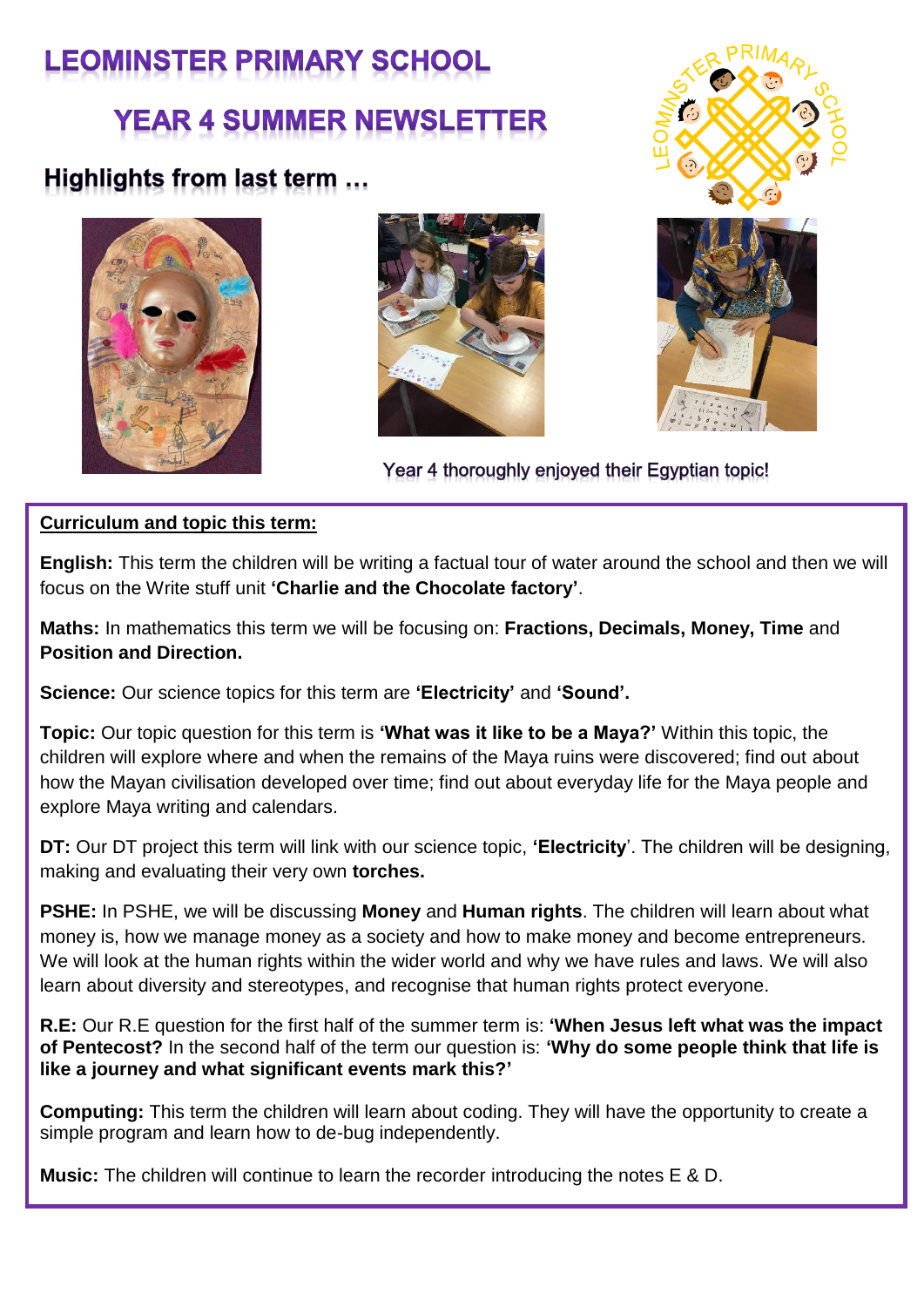## **Special Events**



## *Monday 18th July*

The children will compete in various military style team building sessions and learn about positivity and a "can do" attitude. They will need to come in wearing their PE kit and bring a packed lunch/order a packed lunch from school as if the weather is good we will eat our lunch on the field.

#### *Year 4 Government Multiplication Test*

The children will complete a times table check on ipads during June. They will answer 25 questions that cover all times tables up to 12 X 12 with 6 seconds to answer each question. Please encourage the children to continue to practise these using Times Table Rock Stars, Purple Mash or any online games.



### *Queen's Platinum Celebration Day*

We are celebrating the Queen's Platinum Jubilee on Thursday 26<sup>th</sup> May. Children may come to school on this day in red, white and blue, or even some royal attire if they wish.



#### *Sports Day*

It's that time of year again when the sun is shining (hopefully) and the children take part in a selection of sporting events. Sports Day for years 3 and 4 will take place on **Thursday 30th June @ 9.30am** and we'd love for you to come and join in with the fun!

#### **Reminders**

Please help us to keep your children fit and healthy by ensuring that they wear the proper games and PE kit – year 4 have PE/games on:

4C – Tuesday /Thursday

4NP – Monday /Friday

4S – Monday/Thursday

Children being excused from physical education for a medical reason should bring a note.



If your child is **asthmatic** please could you ensure that they have an inhaler, labelled with their name, in school **at all times!** It is also important that school have a copy of their care plan too – thank you for your co-operation.



As many of you already know, we are a healthy eating school and we would like to remind you that children should only bring in fruit to eat at break times. It is also very important children have a water bottle in school – we strongly encourage children to drink plenty of water throughout the day. Water helps keep them hydrated but also improves their levels of concentration and learning.





We would also like to remind you that as the weather gets warmer (hopefully!) children come prepared with sun hats and sun cream applied before school if necessary. Children will have to apply cream independently if needed again throughout the day.